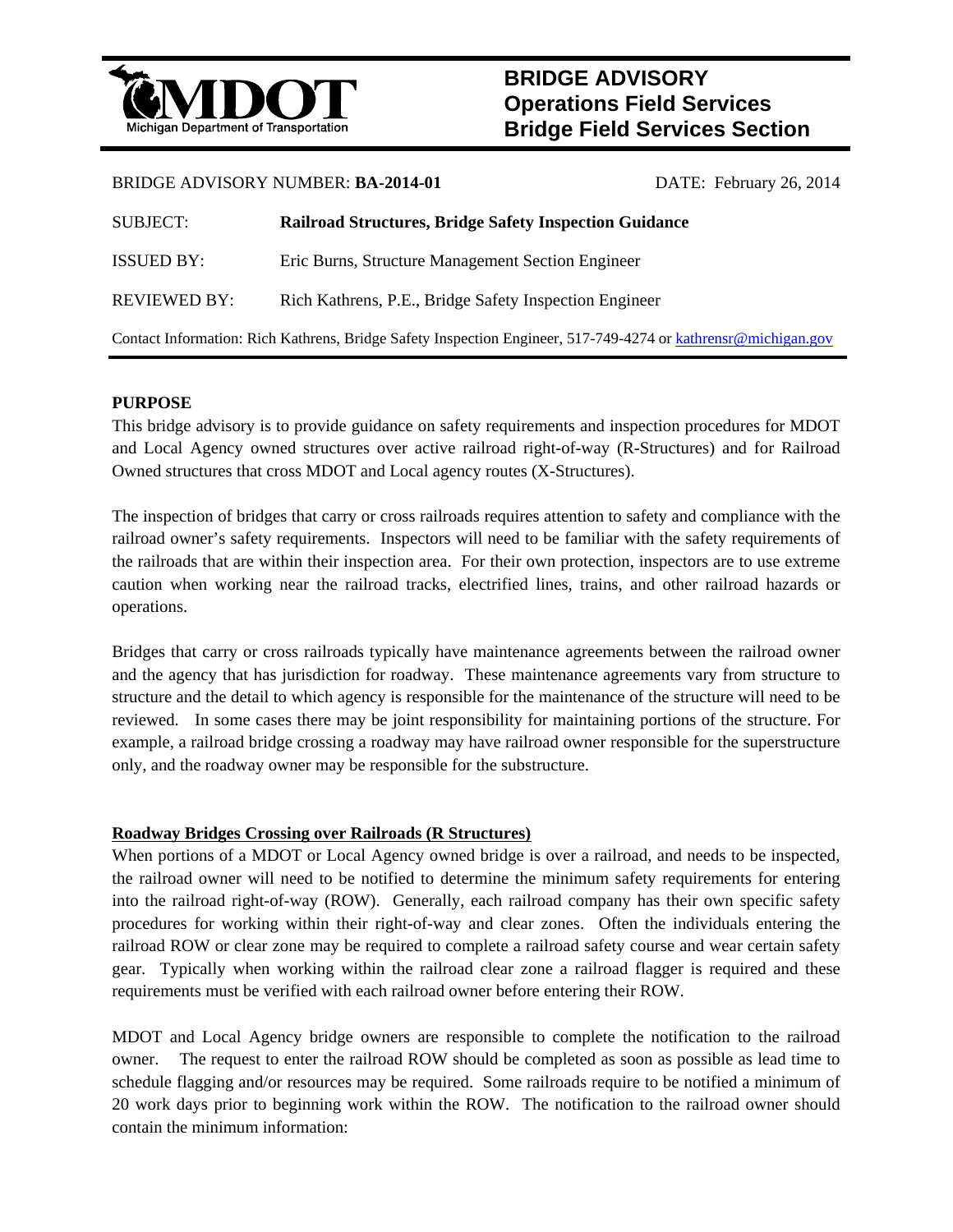- Brief description of type of inspection to be completed (Routine, Detailed, Damage, etc.)
- Time and Duration of Inspection
- Number of Personnel who will be entering the railroad ROW
- Type of Access Equipment (Man Lift, Reachall, Ladders, etc.)

Railroad ROW and clear zone distance varies for each railroad. These distances are typically measured horizontally from the center of the nearest railroad track. The vertical limits of these zones are typically from the railroad to bottom of the structure above the railroad (See 'R' Structures Diagram). For example, an inspector walking on the roadway bridge above the railroad is considered to be in the "roadway" ROW and can complete inspection of those components using normal safety procedures. An inspector hanging from the side of the bridge or under the bridge near the railroad is typically within the railroad ROW and must follow the additional safety procedures provided by the railroad.

MDOT and Local Agency bridge owners should contact the owner of the railroad to verify each individual railroad owner's ROW and clear zone area. A list of railroad contact information is attached.

#### **Railroad Bridges Crossing over Roadways (X-Structures)**

The Federal Railroad Administration (FRA) released rules for owners of railroad bridges on July 15, 2010. The rules found in 49 CFR Parts 213 and 237, Bridge Safety Standards, require all Railroad owners to inspect their bridges annually.

MDOT or Local Agencies with routes under a railroad bridge are responsible for the safety of the public traveling within ROW beneath the railroad structure. These structures are not in the Federal Highway Administration (FHWA) National Bridge Inventory (NBI), as they do not carry "highway" traffic. As stated above, these structures fall within the rules and regulations of the FRA.

However, it is highly recommended that MDOT and Local Agencies perform brief safety inspections for all structures that cross their routes, including railroads. Typically, these safety inspections should be limited to collecting condition information for the portions of the structure that can be inspected from within the road ROW below the structure and with no equipment touching the structure. If further details are needed and access to elements within the railroad ROW is required, arrangements with the railroad owner will be required.

The conditions for the portions of the structure that can be accessed from the roadway ROW should be rated using the NBI condition rating scale and data entered into the MiBRIDGE web application. A comment should be placed on the report for those elements that were not inspected due to limited access requirements. If access is required for detailed inspections using ladders or bucket trucks, the railroad bridge owner should be notified to verify the safety requirements. The condition information collected in MiBRIDGE for these non-NBI structures is not sent to FHWA.

#### **Deficiencies Found During Safety Inspections of Railroad Structures**

Any potential safety issues or critical findings found during the inspection that require immediate attention shall be brought to the railroad owner's attention. This information should be documented using the Request for Action (RFA) process.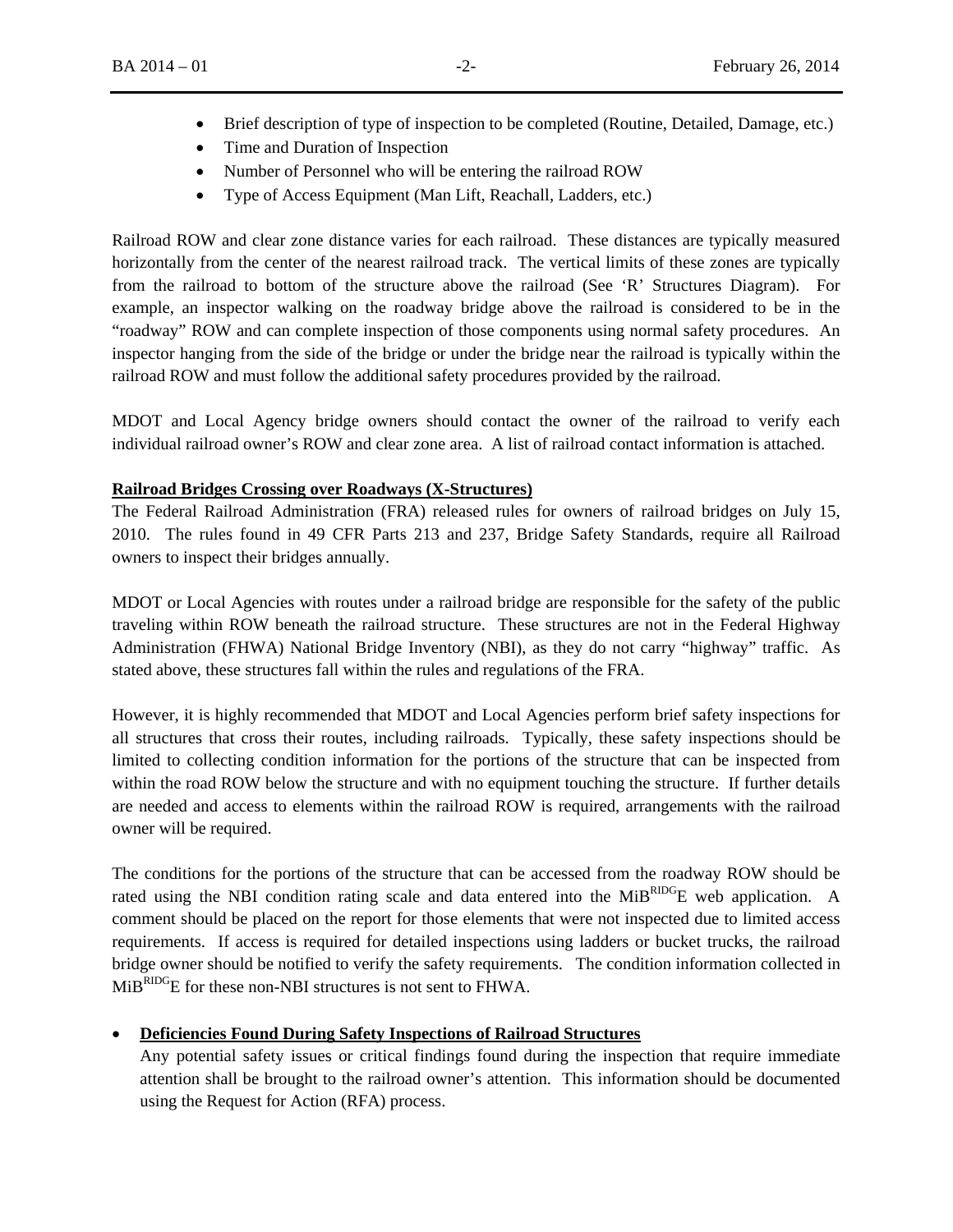Documentation sent to the railroad owner should include the following:

- i) RFA Form (either form 1887 for MDOT, or 1887LA for Local Agency). This form should describe the conditions that require immediate action.
- ii) Bridge Safety Inspection Report (BSIR), if completed. This form is generated from the data entered into the MiB<sup>RIDG</sup>E web application and contains the inspection information for all the elements reviewed.
- iii) Photos of the Deficiencies or Potential Safety Issues

For MDOT owned routes this documentation should be sent to MDOT's Office of Rail who will initiate the contact with railroad bridge owner. Please send this documentation to:

 Steve Rapp, Trunkline Grade Separations Engineer (517) 335-3043, RappS@michigan.gov or

Jim D'Lamater, Infrastructure Development Manger (517) 335-3577, DlamaterJ@michigan.gov

For Local Agency owned routes, this documentation should be sent directly to railroad bridge owner. A list of railroad contact information is attached. For additional assistance with contact information for railroad bridge owners, please contact MDOT's Office of Rail at the names listed above.

For questions regarding this bridge advisory please contact Rich Kathrens, MDOT Bridge Safety Inspection Engineer at (517) 749-4274 or by emailing MDOT-BridgeInspection@michigan.gov .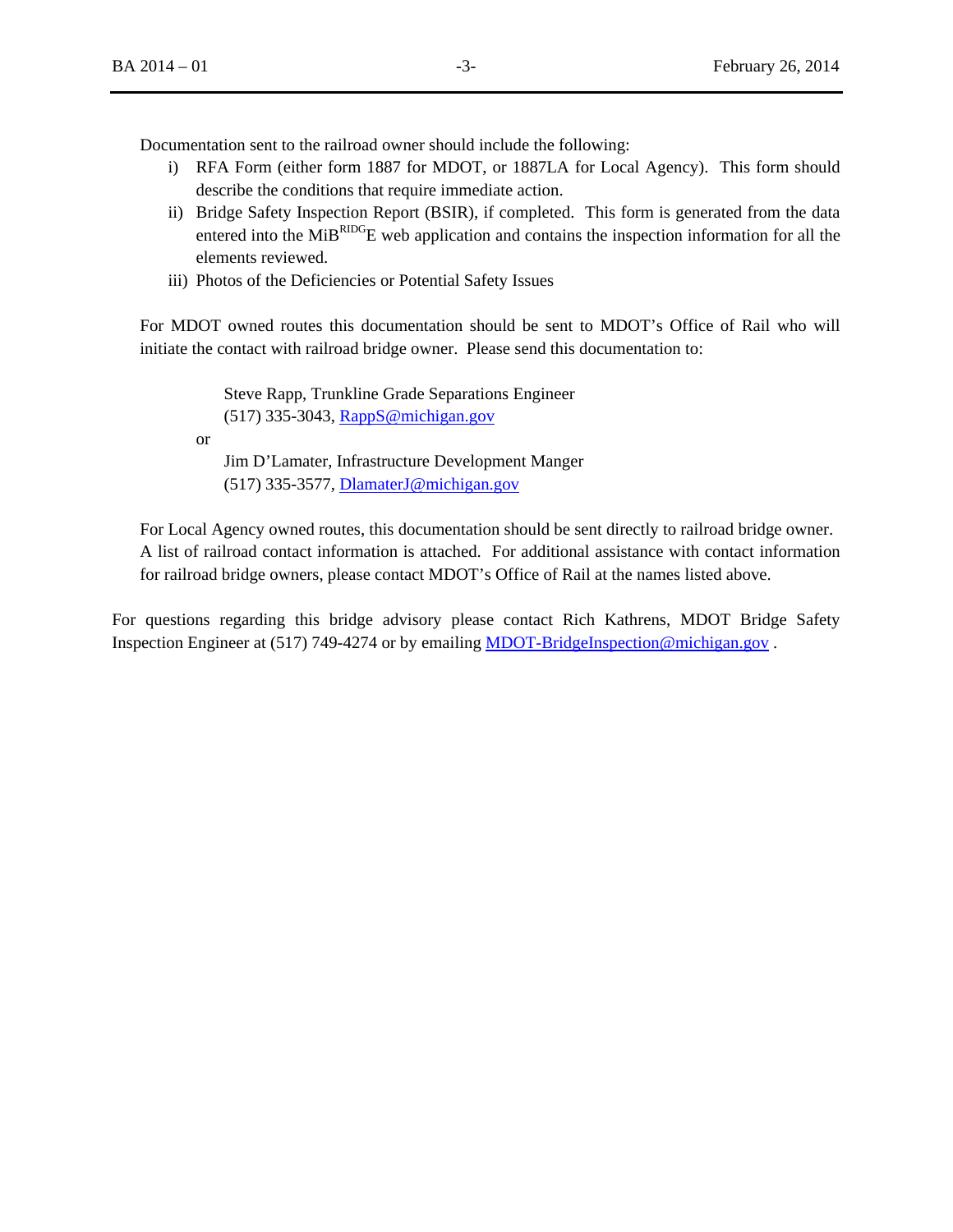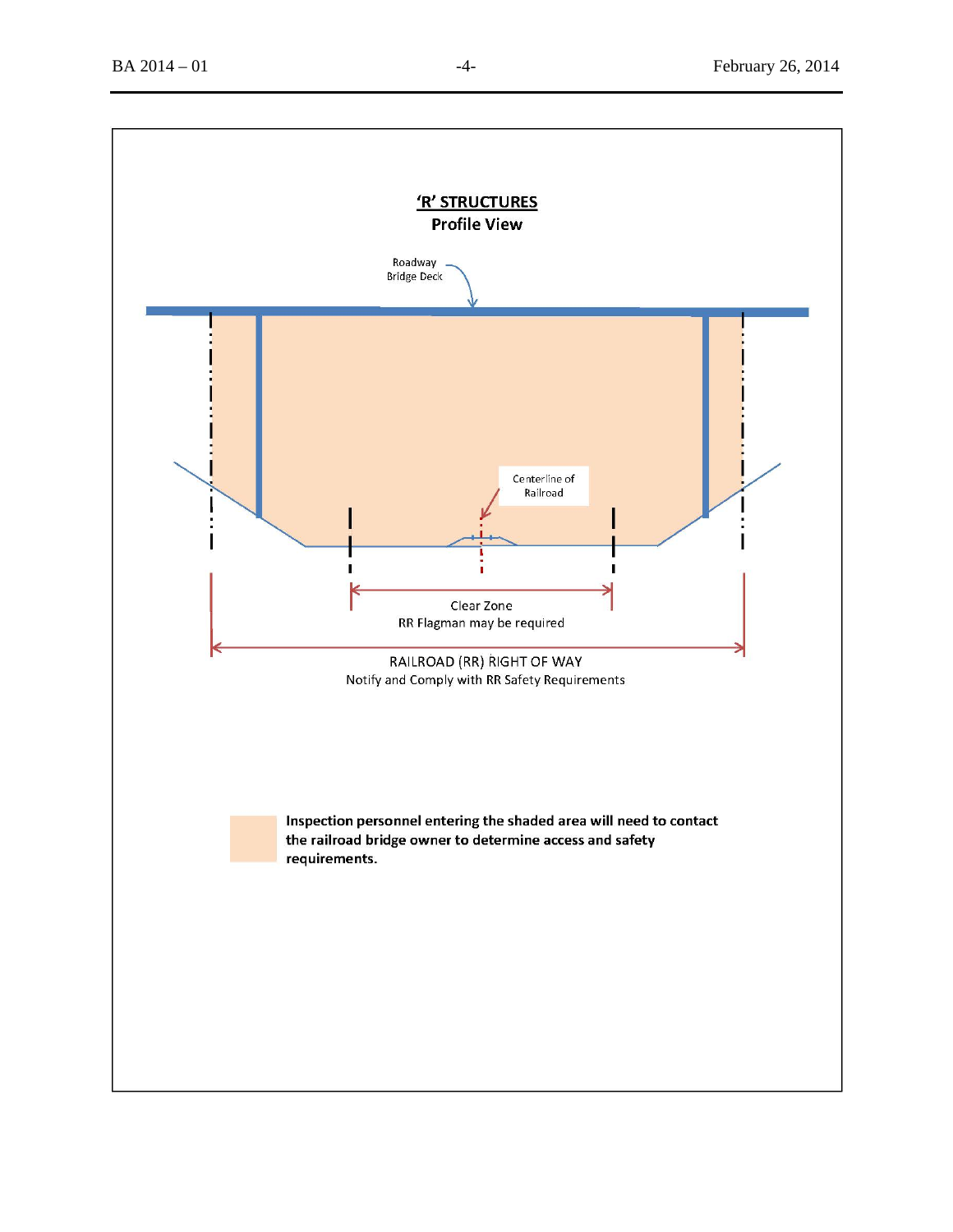## **Operating Railroads (& Contacts) by MDOT Region (Updated 2/26/2014)**

| <b>Superior Region</b>                            |                              |                                          |                                              |                                                                     |
|---------------------------------------------------|------------------------------|------------------------------------------|----------------------------------------------|---------------------------------------------------------------------|
| <b>Canadian National</b>                          | Jim Gasiecki<br>Eric Deksnis | Mary Ellen Carmody – flagging            | 248-740-6227<br>248-431-0649<br>920-579-6754 | maryellen.carmody@cn.ca<br>jim.gasiecki@cn.ca<br>eric.deksnis@cn.ca |
| Escanaba & Lake Superior                          |                              | <b>Bob Anderson</b>                      | 906-280-2513                                 |                                                                     |
| Lake Superior & Ishpeming                         |                              | Darryl Babbitt                           | 906-475-3101                                 | darryl.babbitt@cliffsnr.com                                         |
| Mineral Range RR                                  |                              | Clint Jones, Jr.                         | 906-485-1100                                 |                                                                     |
| <b>North Region</b><br><b>Great Lakes Central</b> |                              | Ray Robinson                             | 989-666-8276                                 | rjrobinson@glcrailroad.com                                          |
| Lake State Railway                                |                              | Vicky Chumra                             | 989-757-2129                                 | Chmurav@lsrc.com                                                    |
| Marquette Rail                                    |                              | <b>Rick Jany</b>                         | 231-845-9000                                 | rick.jany@marquetterail.com                                         |
| <b>Grand Region</b><br>Coopersville & Marne       |                              | Jeff DuPilka                             | 616-291-0769                                 | jdupilka@westshorefire.com                                          |
| <b>CSX</b>                                        |                              | Dave Clark - flagging<br>Amanda DeCesare | 859-426-6914<br>859-426-6924                 | David Clark@csx.com<br>amanda_decesare@csx.com                      |
| <b>Grand Rapids Eastern</b>                       |                              | <b>Bob Dine</b>                          | 231-722-2686                                 | bob.dine@gwrr.com                                                   |
| Mid-Michigan RR<br>and<br>Michigan Shore RR       |                              | Scott Knight                             | 616-293-0564                                 | scott.knight@gwrr.com                                               |
| <b>Bay Region</b><br><b>Canadian National</b>     | Jim Gasiecki                 | Mary Ellen Carmody – flagging            | 248-740-6227<br>248-431-0649                 | maryellen.carmody@cn.ca<br>jim.gasiecki@cn.ca                       |
| <b>CSX</b>                                        |                              | Dave Clark – flagging                    | 859-426-6914                                 | David Clark@csx.com                                                 |
| <b>Great Lakes Central</b>                        |                              | Amanda DeCesare<br>Ray Robinson          | 859-426-6924<br>989-666-8276                 | amanda decesare@csx.com<br>rjrobinson@glcrailroad.com               |
| Huron & Eastern                                   |                              | <b>Anthony Hall</b>                      | 989-797-5151                                 | anthony.hall@gwrr.com                                               |
| Lake State Railway                                |                              | Vicky Chumra                             | 989-757-2129                                 | Chmurav@lsrc.com                                                    |
| Mid-Michigan RR                                   |                              | <b>Bob Dine</b>                          | 231-722-2686                                 | bob.dine@gwrr.com                                                   |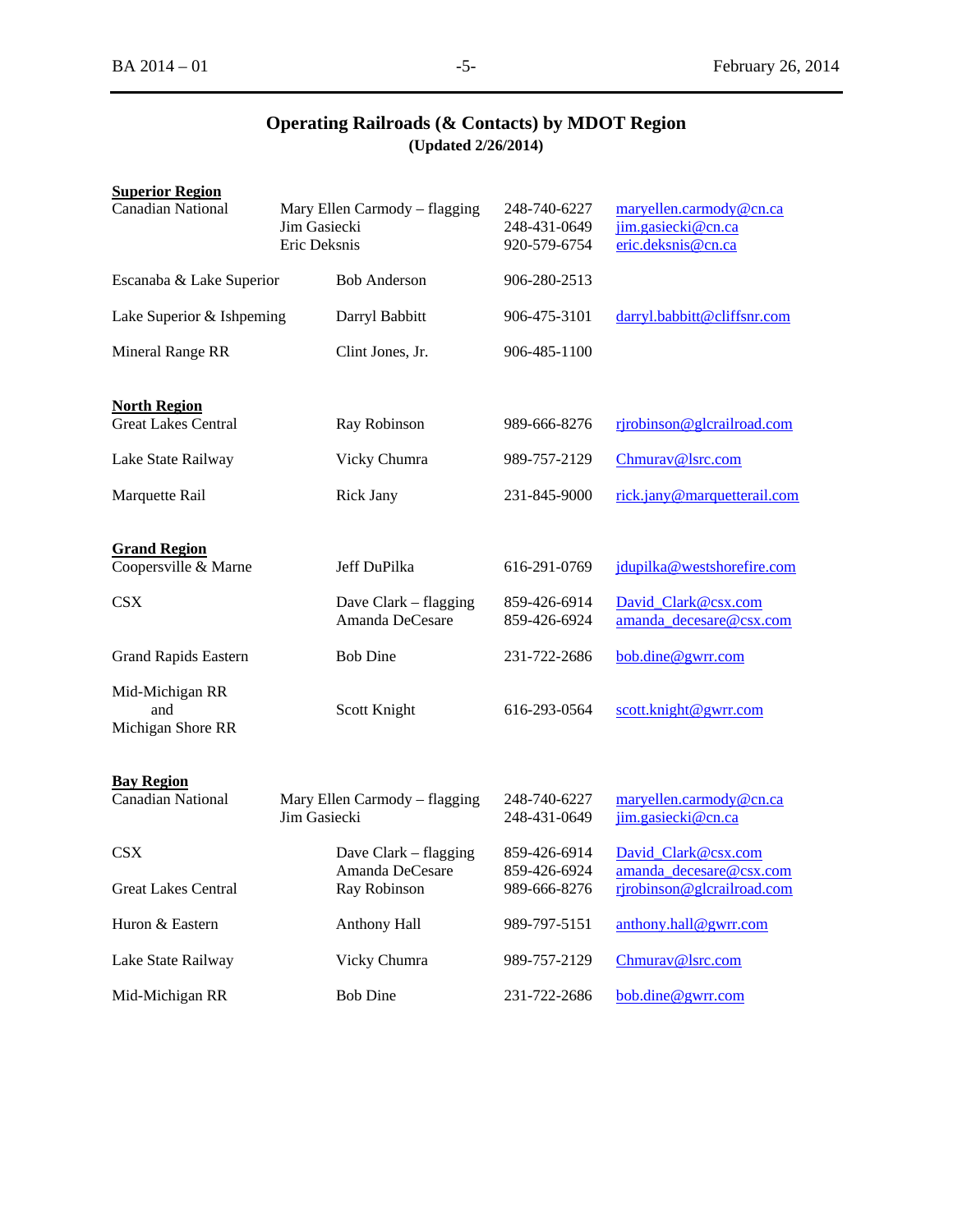|                                   | <b>Operating Railroads (&amp; Contacts) by MDOT Region</b><br>(Updated 2/26/2014) |                              |                                               |
|-----------------------------------|-----------------------------------------------------------------------------------|------------------------------|-----------------------------------------------|
| <b>Southwest Region</b><br>Amtrak | Kate McGrath                                                                      | 215-349-1750                 | megratm@amtrak.com                            |
| Canadian National                 | Mary Ellen Carmody – flagging<br>Jim Gasiecki                                     | 248-740-6227<br>248-431-0649 | maryellen.carmody@cn.ca<br>jim.gasiecki@cn.ca |

# **Operating R**

| <b>Canadian National</b>                        | Jim Gasiecki | Mary Ellen Carmody - flagging            | 248-740-6227<br>248-431-0649 | maryellen.carmody@cn.ca<br>jim.gasiecki@cn.ca  |
|-------------------------------------------------|--------------|------------------------------------------|------------------------------|------------------------------------------------|
| <b>CSX</b>                                      |              | Dave Clark – flagging<br>Amanda DeCesare | 859-426-6914<br>859-426-6924 | David_Clark@csx.com<br>amanda decesare@csx.com |
| <b>Grand Elk RR</b>                             |              | Mike Gillikin                            | 616-291-3489                 | mgillikin@watcocompanies.com                   |
| Indiana Northeastern                            |              | <b>Troy Strane</b>                       | 517-439-4677                 | troy_strane@sbcglobal.net                      |
| Michigan Southern RR<br>and<br>West Michigan RR |              | Frank May                                | 309-697-1400<br>(x247)       | fmay@pioneer-railcorp.com                      |
| <b>University Region</b><br>Amtrak              |              | Kate McGrath                             | 215-349-1750                 | mcgratm@amtrak.com                             |
| Adrian & Blissfield                             |              | Mark Dobronski                           | 517-265-3626                 | mdobronski@abrailroad.com                      |
| Ann Arbor RR                                    |              | John Chlipala                            | 517-548-3930                 | jchlipala@watcocompanies.com                   |
| <b>Charlotte Southern RR</b>                    |              | Mark Dobronski                           | 517-265-3626                 | mdobronski@abrailroad.com                      |
| <b>Canadian National</b>                        | Jim Gasiecki | Mary Ellen Carmody - flagging            | 248-740-6227<br>248-431-0649 | maryellen.carmody@cn.ca<br>jim.gasiecki@cn.ca  |
| <b>CSX</b>                                      |              | Dave Clark – flagging<br>Amanda DeCesare | 859-426-6914<br>859-426-6924 | David_Clark@csx.com<br>amanda decesare@csx.com |
| Conrail                                         |              | <b>Ed Statzer</b>                        | 313-297-5561                 | E.Statzer@conrail.com                          |
| <b>Great Lakes Central</b>                      |              | Ray Robinson                             | 989-666-8276                 | rjrobinson@glcrailroad.com                     |
| Huron & Eastern                                 |              | <b>Anthony Hall</b>                      | 989-797-5151                 | anthony.hall@gwrr.comonrail                    |
| Indiana Northeastern                            |              | <b>Troy Strane</b>                       | 517-439-4677                 | troy_strane@sbcglobal.net                      |
| Indiana & Ohio Railway                          |              | <b>Biff Konrad</b>                       | 513-860-1000<br>(x133)       | biff.konrad@gwrr.com                           |
| Jackson & Lansing RR                            |              | Mark Dobronski                           | 517-265-3626                 | mdobronski@abrailroad.com                      |
| Norfolk Southern                                |              | Douglas Shawn Starling                   | 404-529-1436                 | douglas.starling@nscorp.com                    |